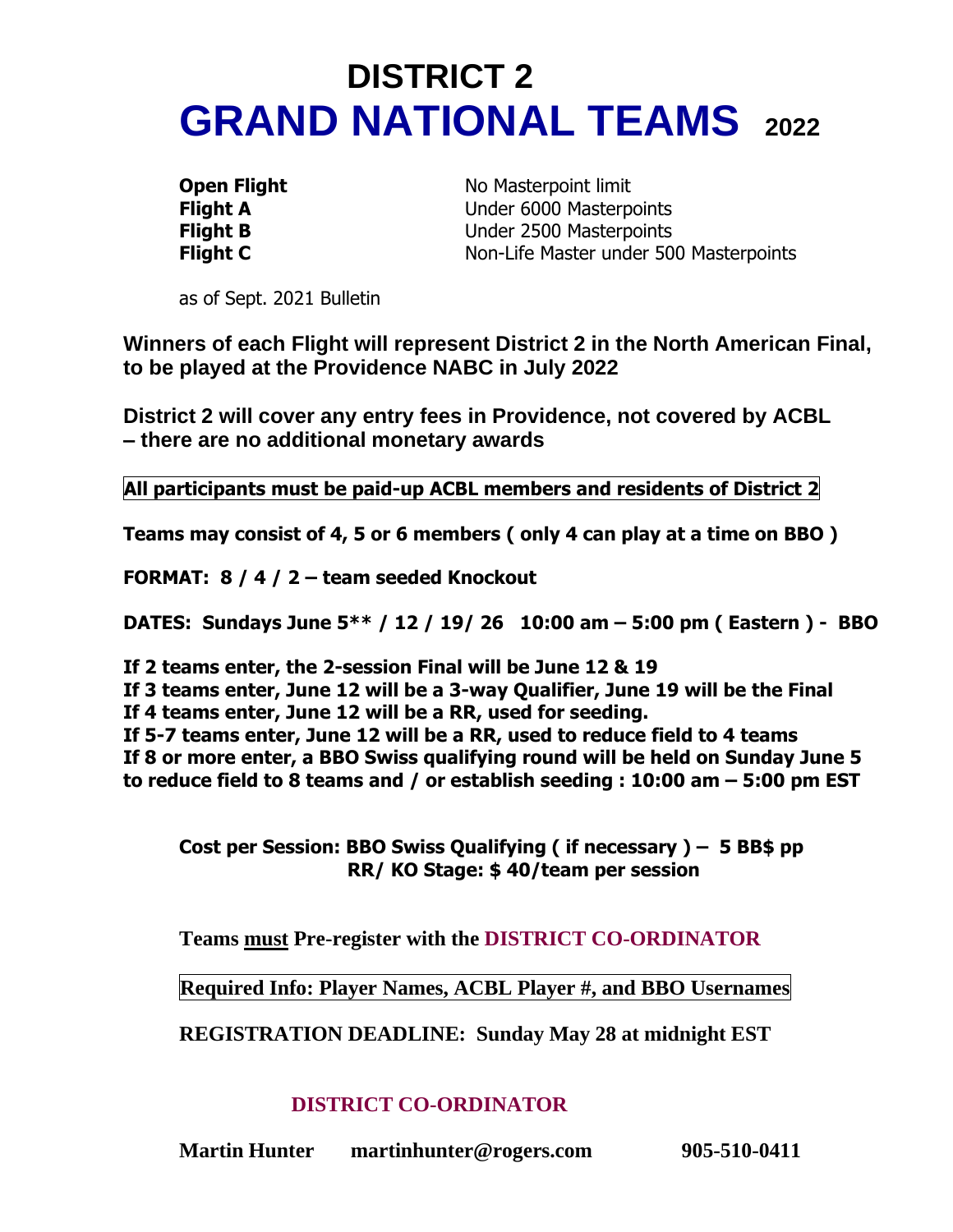## **DISTRICT 2 GRAND NATIONAL TEAMS 2022 Conditions of Contest**

The event shall be composed of 4 Flights: The events will not be stratified.

Open Championship Flight No masterpoint limits Flight A No player with over 6000 masterpoints Flight B No player with over 2500 masterpoints Flight C **Non-Life Masters with under 500 masterpoints** 

All flights are defined by masterpoint holdings as of September 1, 2021 The September masterpoint cycle (run on Aug 6, 2021) determines a player's Flight eligibility.

#### **General Conditions**

ACBL Conditions of Contest are a part of the District Conditions of Contest A player must be a member of the ACBL in good standing and resident of District 2, in order to participate in the District Final.

A player's physical residence as of Sept 1, 2021 shall establish the district in which the member is eligible to participate beyond the qualifying stage.

### **Event Schedule**

Each Flight will play a separate event. All events will be played online ( BBO )

All events will be held on Sundays in June 2021, Dates & Times TBA All winners will represent District 2 at the NABC, held in July 2022 in Providence, RI

### **Team Information**

A team may have 4, 5 or 6 members. Each team must designate a Captain, and one person to participate in a Committee (if one should arise)

Since we are playing online, only 4 players may play in a particular online event, at one time. Pre-registration to the District Final is required. Pre-qualification to the District Final is not.

### **General Information**

The North American Final will be held in Providence, RI in July 2022. District 2 will cover any session fees at the National Finals, not paid by ACBL Open+ Convention Chart applies in the Open Championship Flight Open Convention Chart applies in Flt A. Basic + Convention Chart applies in Flt B Basic Convention Chart applies in Flt C

In a Swiss Event on BBO, an odd # of entries will result in a team of robots In a Swiss Event on BBO, replays are possible between lower ranked teams

#### **Augmentation / Substitution to NABC Final**

A team's composition may be modified by at most 2 players between the District Final and the NABC Final (i.e. Add 2 OR Add  $1 +$  Substitute 1 OR Substitute 2)